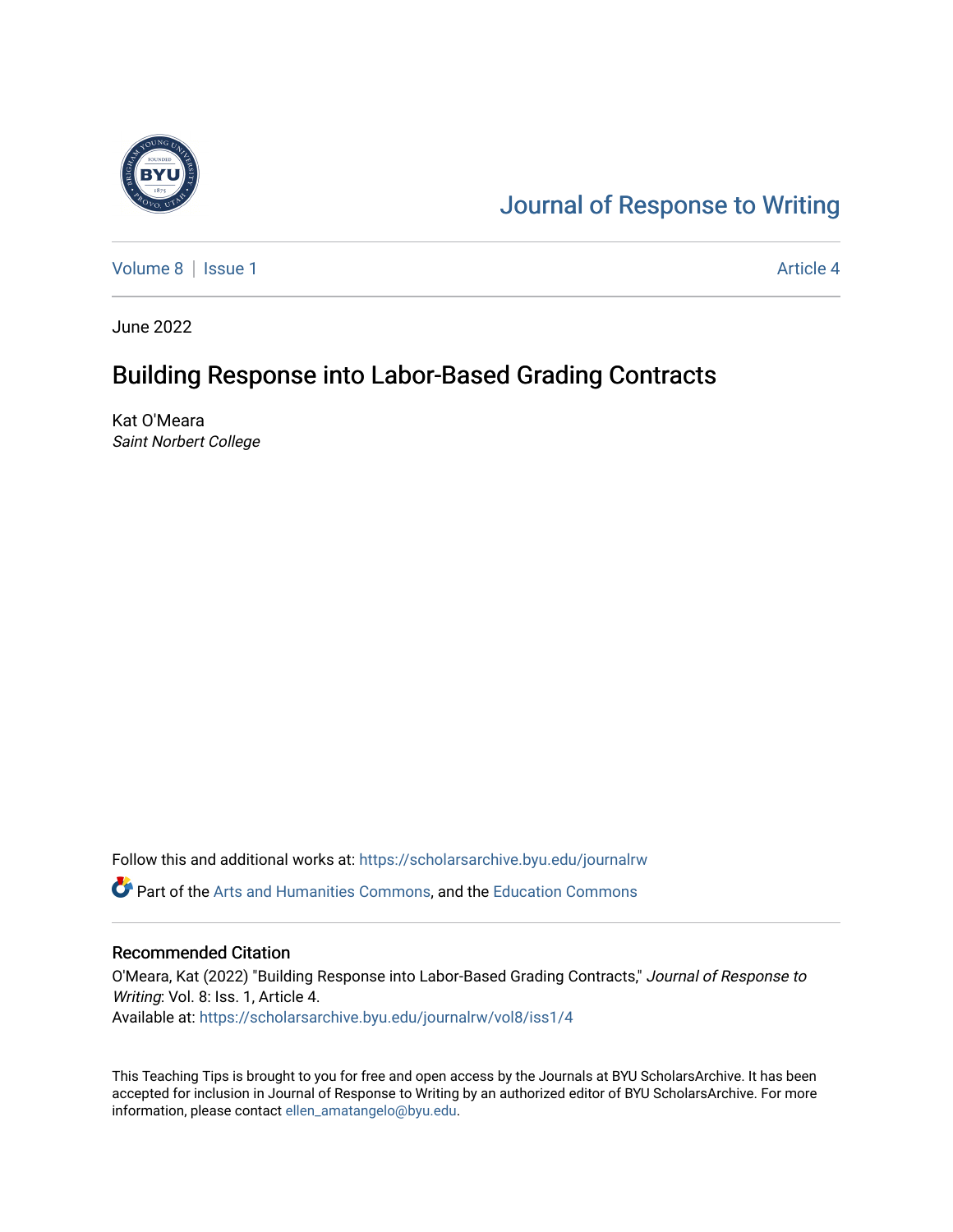<https://scholarsarchive.byu.edu/journalrw/>



# Building Response into Labor-Based Grading Contracts

**Katherine Daily O'Meara** *St. Norbert College*

Iternative approaches to assessment in education (many of which<br>are linked to inclusive and antiracist pedagogies) are gaining in<br>popularity across the board, from PK-12 to higher education<br>(Esquivel, 2021; St. Amour, 2020 are linked to inclusive and antiracist pedagogies) are gaining in popularity across the board, from PK–12 to higher education (Esquivel, 2021; St. Amour, 2020). One such antiracist assessment strategy is using labor-based grading contracts (LBGCs), popularized by Inoue (2019; see also Syracuse University College of Arts & Sciences, n.d.). In these contracts, students and teachers together enter into an agreement in which they acknowledge that student effort and labor (i.e., the amount of time, intensity, or application students put into their writing) are the major factors that count in the outcome of an assignment.

The use of LBGCs is a chance for teachers to address student learning and feedback/response through an assessment that does not "inadvertently perpetuate achievement and opportunity gaps" (Yoshimoto-Towery & Pedro, as cited in Esquivel, 2021). Furthermore, building response into the LBGC process gives students more opportunity to engage with classroom expectations for feedback and response and to interrogate response paradigms through an antiracist lens. Teachers who are looking to build antiracist strategies into their classrooms can consider the use of LBGCs as a tool to dismantle the "whitely ways" of academia (Inoue, 2016, p. xii).

O'Meara, K. D. (2022). Building response into labor-based grading contracts. *Journal of Response to Writing*, 8(1), 81–91.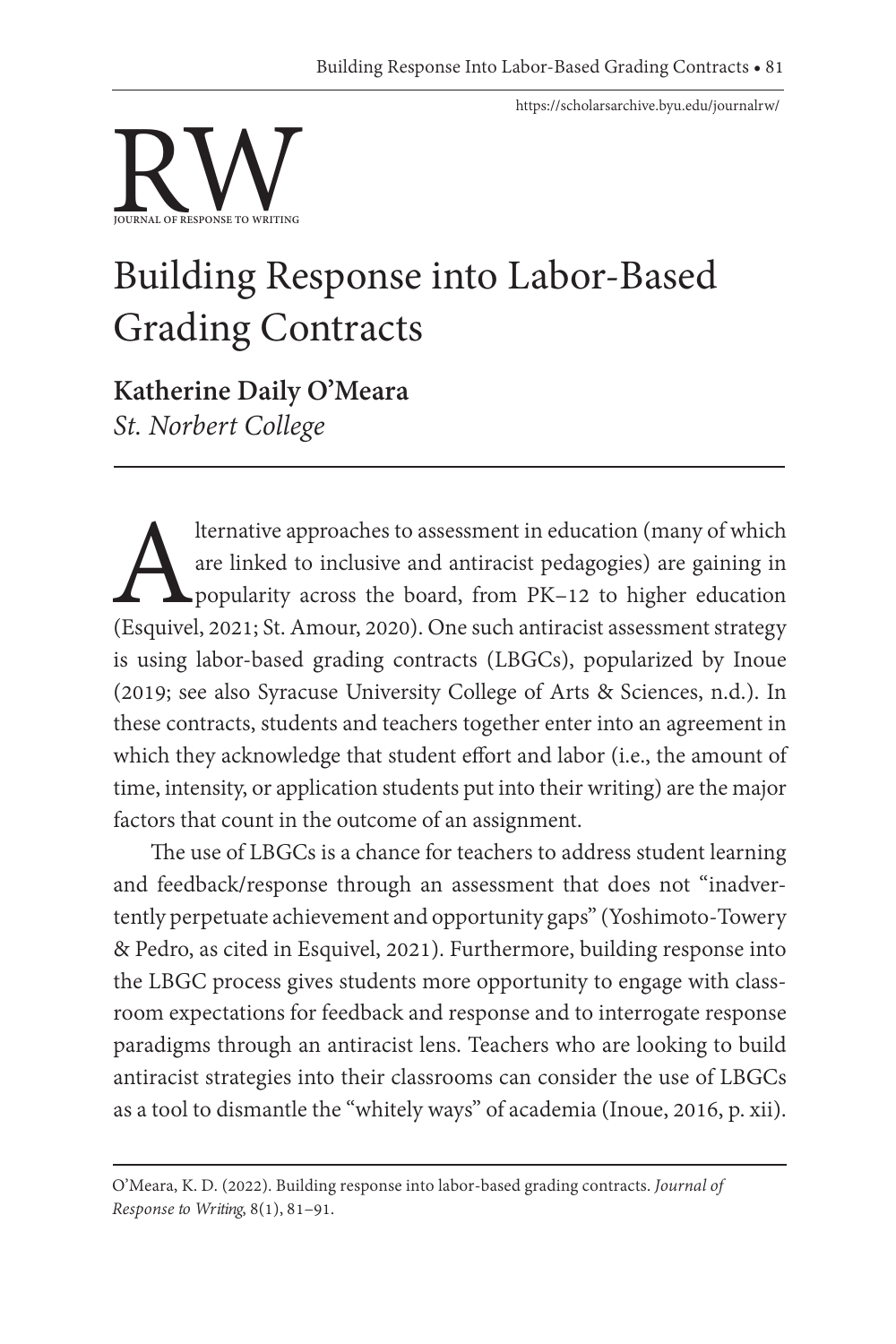The spaces in which response happens can easily be incorporated into the parameters of the LBGC, as described in the "Procedure" section.

# **Context**

This practice could be implemented in any classroom situation in which LBGCs are used.

# **Learning Outcomes/Goals**

- Students will engage with teacher responses to their writing (whether oral or written) as a baseline course expectation of the LBGC.
- Students will have the opportunity to participate in further revisions and engagement with teacher response to their writing as an aboveand-beyond criteria in the LBGC.

# **Format**

This teaching practice is suitable for online, hybrid, and face-to-face instruction.

# **Teacher Preparation**

Consider what kind(s) of response will work for you and your students/course. For example,

- Will your responses be oral, written, or a combination of modes?
- Will you complete your responses/feedback ahead of time, or will the comments be shared live with students in one-to-one meetings?
- How much feedback will you give on lower- versus higher-stakes assignments? (How much time and labor are equitable for *you*?)
- At what point(s) in the writing process will you respond to students?
- What are the expectations for students? What do you want them to *do* with your feedback? Will you require them to respond to your responses?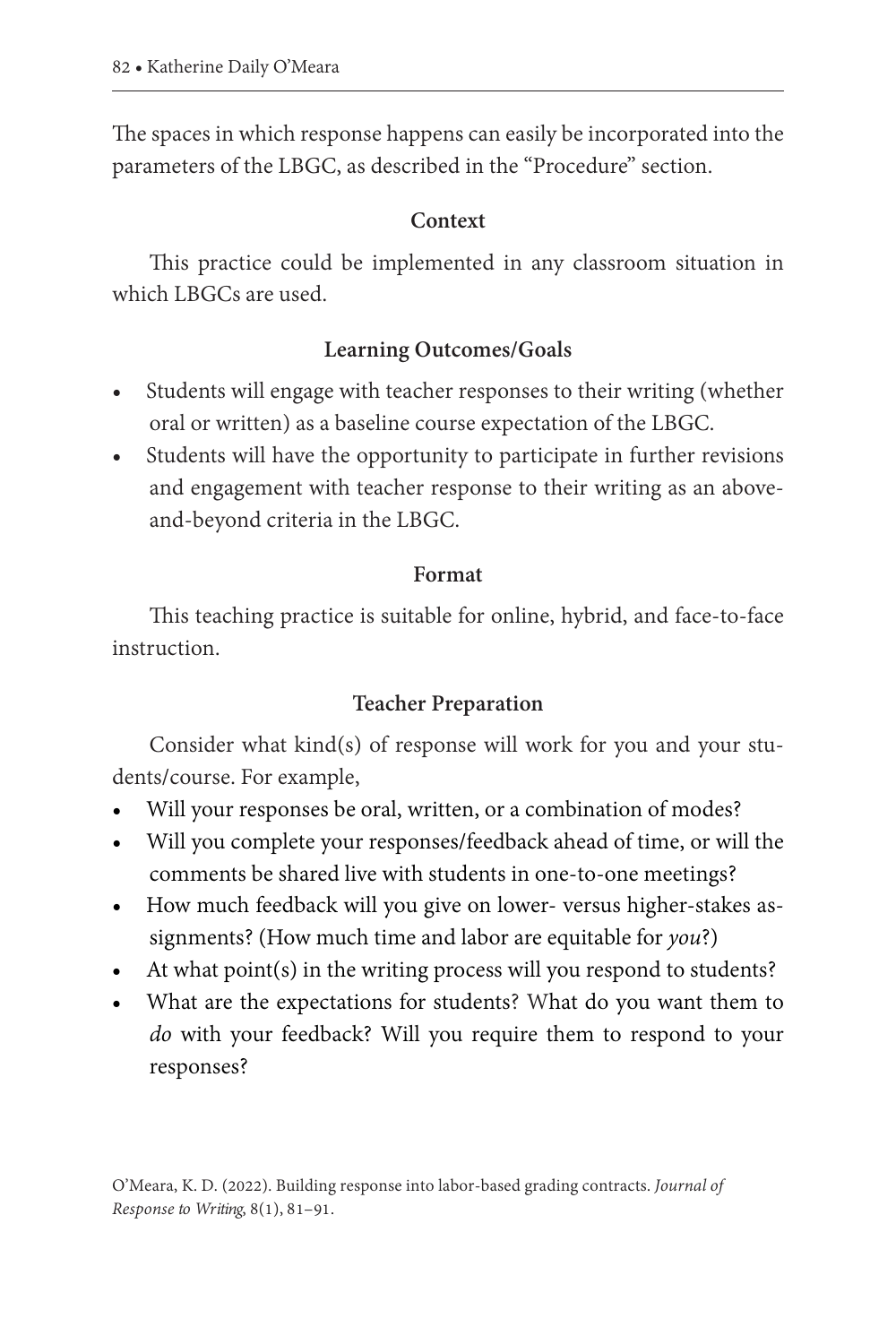Additionally, make your response-related expectations clear for students (e.g., show them what a good response looks like from both a teacher and a student), and be sure to teach students *how* to effectively engage with teacher feedback (see Eckstein's teaching tip on this exact topic, this issue).

#### **Estimated Time**

This activity will last approximately 2 weeks total.

#### **Procedure**

See the Appendix for the LBGC I use in my undergraduate courses. In my particular LBGC setup, the students agree to 10 baseline expectations if they want to earn a B in the course, and if they would like to pursue a letter grade higher than that, they generate four individualized aboveand-beyond criteria for personal achievement over the course of the semester. These above-and-beyond criteria are completely flexible and may change depending on students' responsibilities and their desired level of engagement in the course.

Response to writing comes into play in both the baseline expectations (i.e., students are expected to consider response in three of the course's baseline expectations, numbers 5, 6, and 7) and the above-and-beyond criteria sections of the LBGC (students have the option of including additional rounds of response to writing as one or more of these criteria). For example, to go above and beyond the baseline expectations, a student may choose to conduct an additional round of revision on a higher-stakes assignment or attend feedback session(s) in the writing center.

By incorporating response strategies and expectations into both the required baseline expectations and the optional above-and-beyond criteria, students have the opportunity to engage with feedback and response to their writing in multiple ways and with a variety of people (e.g., the teacher, in-class peers, writing center consultants).

A suggested outline for introducing the LBGC is as follows:

O'Meara, K. D. (2022). Building response into labor-based grading contracts. *Journal of Response to Writing*, 8(1), 81–91.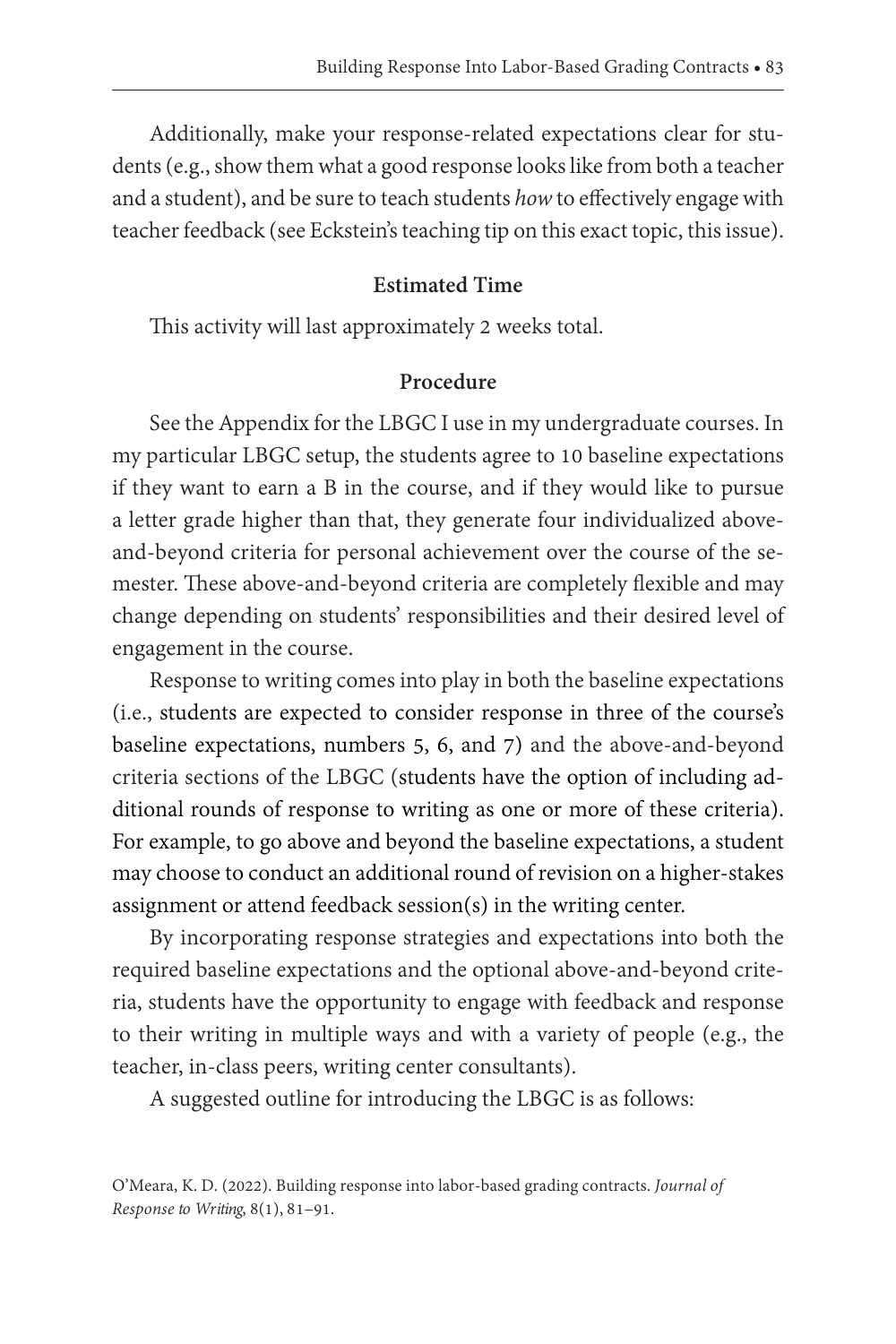- 1. On the first day of class, introduce the LBGC process when sharing the rest of the course policies on the syllabus.
- 2. Have students read the full LBGC template for homework. They should come to class the next session with (a) any questions or concerns about the contract and (b) an initial list of brainstormed ideas of what might count as above-and-beyond criteria.
- 3. Create an individualized, personalized contract for each student (I did this all in a shared Google Docs folder). Also create a Google Doc that will be used in the in-class LBGC discussion/brainstorming session.
- 4. During the next class session, discuss the LBGC, noting the purposes of this form of assessment and leaving space for any questions/concerns students may have. Focus on the baseline expectations first so that students know what the relatively nonnegotiable elements are in terms of expectations and performance. Many students may be unfamiliar with this nontraditional assessment approach, so questions will likely be common.
- 5. Break students into pairs or small groups to generate short lists of possible above-and-beyond criteria. Then reconvene and create one large list together as a full class. You may want to have some of your own ideas ready and/or be prepared to interrogate student ideas for quality and focus, if needed.
- 6. Give the students until the next class period (or until a one-to-one meeting with you) to articulate their four above-and-beyond criteria. In my own classes, we review proposed criteria in one-to-one meetings, typically before the end of the 2nd week of class. (These meetings are when (a) I am able to check if students' criteria need to be more specifically articulated, if their original ideas seem too ambitious, etc., and (b) students can ask me individualized questions.) At the end of each meeting, the student and I both sign and date the LBGC.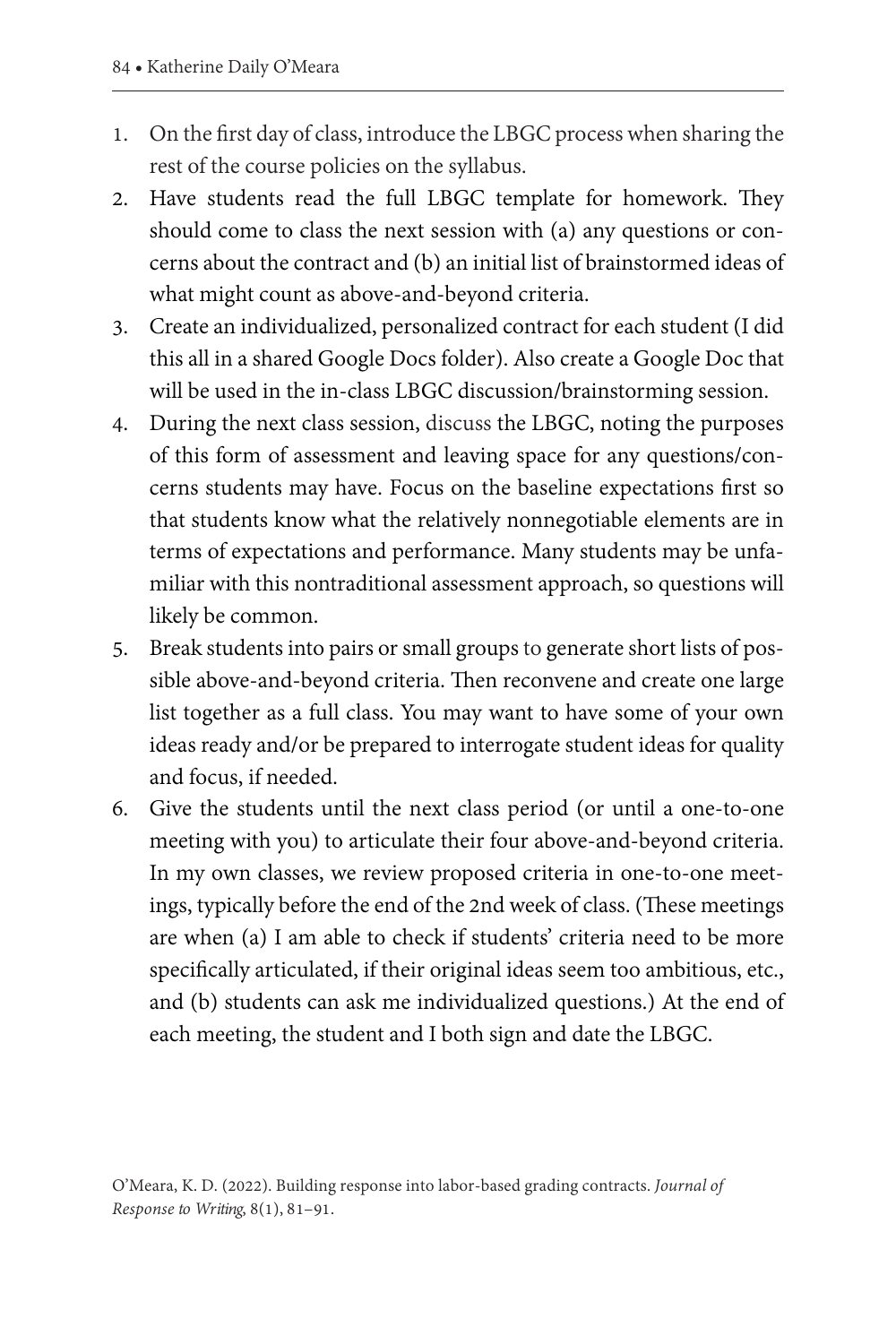# **Caveats and Alternatives**

- The LBGC presented in this teaching tip can certainly be edited and altered in myriad ways, depending on your particular course or discipline and in light of the distinct baseline expectations you wish to engage in with students. The number and scope of above-and-beyond criteria can also be changed. Context and negotiation are key.
- Recent compelling research has critiqued Inoue's (2019) version of LBGCs through the lens of disability studies, particularly when considering neurodivergent students (Kryger & Zimmerman, 2020) and students who identify as disabled and/or multiply marginalized (Carillo, 2021). I recommend considering one's unique roster of students when making decisions about assessment and responding by creating "assessments that recognize students' intersectional identities" (Carillo, 2021, p. 8). Both cited texts offer more specific suggestions.
- Based on the research cited in the previous bullet point, I have since substantially updated the LBGC discussed in this teaching tip to be an *engagement*-based grading contract (EBGC) that is being piloted in the spring 2022 semester. As Carillo (2021) states, "replacing labor with engagement . . . would allow for the decoupling of willingness and ability because a student's chosen form of engagement is not bound to normative conceptions of time." Based on feedback from students who have utilized the LBGC, my revised EBGC, among other changes, asks students to propose only three above-and-beyond criteria, rather than the original four.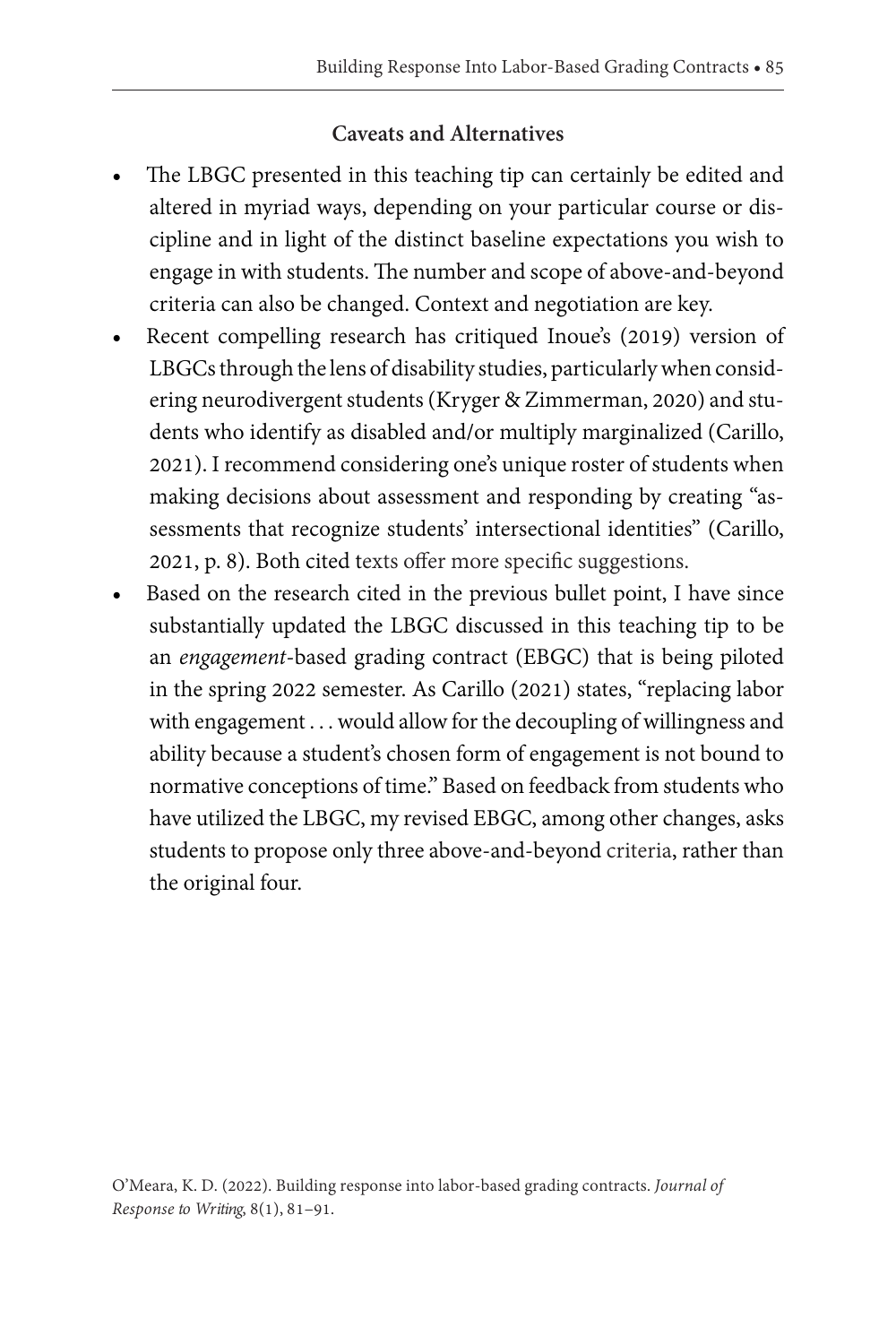#### **References**

- Carillo, E. C. (2021). *The hidden inequities in labor-based contract grading*. University Press of Colorado.
- Esquivel, P. (2021, November 8). Faced with soaring Ds and Fs, schools are ditching the old way of grading. *Los Angeles Times*. [https://www](https://www.latimes.com/california/story/2021-11-08/as-ds-and-fs-soar-schools-ditch-inequitable-grade-systems) [.latimes.com/california/story/2021-11-08/as-ds-and-fs-soar-schools](https://www.latimes.com/california/story/2021-11-08/as-ds-and-fs-soar-schools-ditch-inequitable-grade-systems) [-ditch-inequitable-grade-systems](https://www.latimes.com/california/story/2021-11-08/as-ds-and-fs-soar-schools-ditch-inequitable-grade-systems)
- Inoue, A. B. (2016). Foreword: On antiracist agendas. In F. Condon & V. A. Young (Eds.), *Performing antiracist pedagogy in rhetoric, writing, and communication* (pp. xi–xx). WAC Clearinghouse; University Press of Colorado. <https://doi.org/10.37514/ATD-B.2016.0933>
- Inoue, A. B. (2019). *Labor-based grading contracts: Building equity and inclusion in the compassionate writing classroom*. WAC Clearinghouse; University Press of Colorado. [https://doi.org/10.37514/PER-B.2019](https://doi.org/10.37514/PER-B.2019.0216.0) [.0216.0](https://doi.org/10.37514/PER-B.2019.0216.0)
- Kryger, K., & Zimmerman, G. X. (2020). Neurodivergence and intersectionality in labor-based grading contracts. *Journal of Writing Assessment*, *13*(2), 1–12. <https://escholarship.org/uc/item/0934x4rm>
- St. Amour, M. (2020, June 25). *A push for equitable assessment*.Inside Higher Ed. [https://www.insidehighered.com/news/2020/06/25/assess](https://www.insidehighered.com/news/2020/06/25/assessment-group-releases-case-study-series-equitable-ways-judging-learning)  [ment-group-releases-case-study-series-equitable-ways-judging](https://www.insidehighered.com/news/2020/06/25/assessment-group-releases-case-study-series-equitable-ways-judging-learning) [-learning](https://www.insidehighered.com/news/2020/06/25/assessment-group-releases-case-study-series-equitable-ways-judging-learning)
- Syracuse University College of Arts & Sciences.(n.d.). *Antiracist WAC toolkit*. [https://thecollege.syr.edu/writing-studies-rhetoric-and-composition](https://thecollege.syr.edu/writing-studies-rhetoric-and-composition/writing-across-curriculum/antiracist-wac-toolkit/) [/writing-across-curriculum/antiracist-wac-toolkit/](https://thecollege.syr.edu/writing-studies-rhetoric-and-composition/writing-across-curriculum/antiracist-wac-toolkit/)

O'Meara, K. D. (2022). Building response into labor-based grading contracts. *Journal of Response to Writing*, 8(1), 81–91.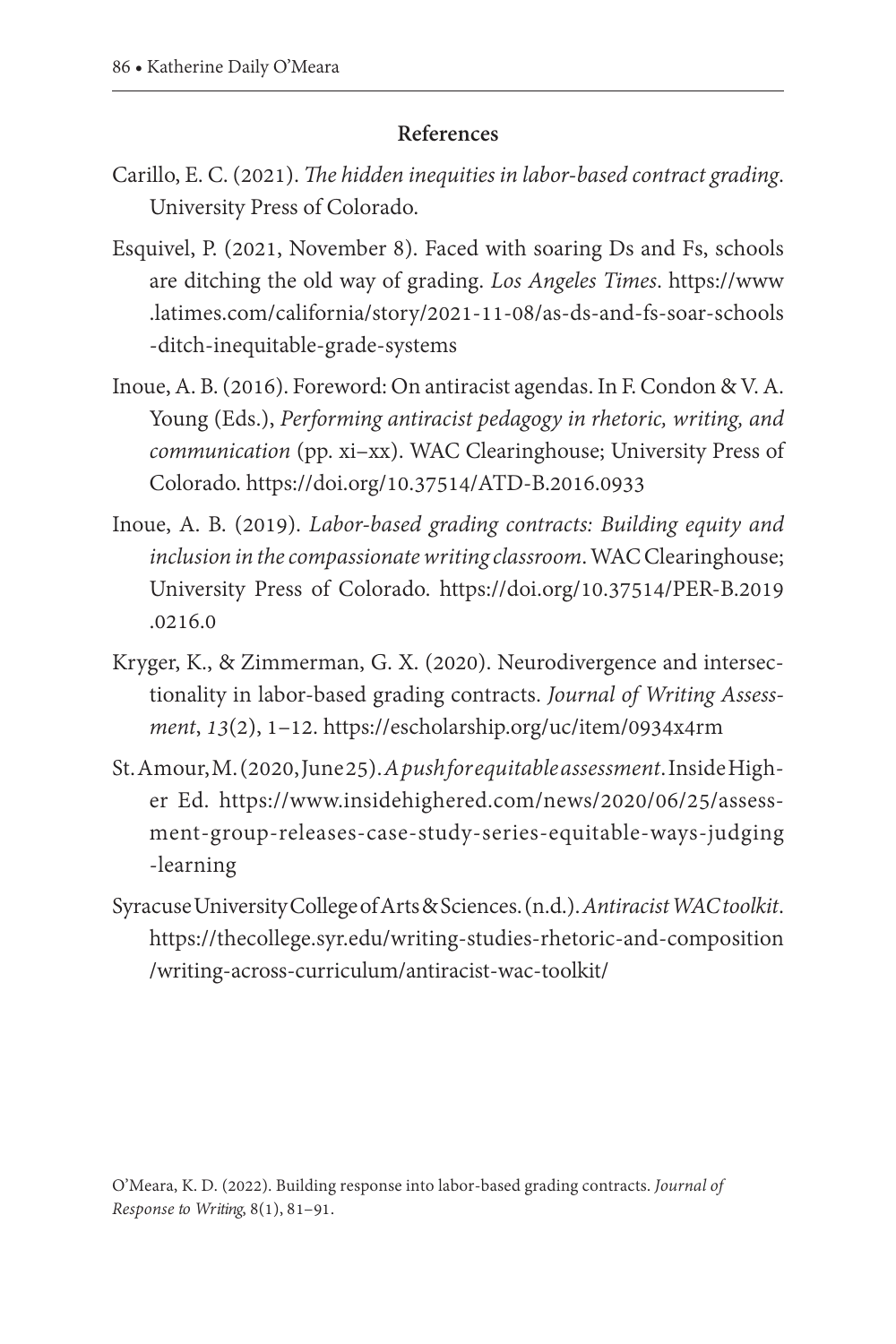## **Appendix**

## **Grading Contract**

## **[Course Number] [Course Title] [Semester]**

This contract<sup>1</sup> is informed by the publications that appear in the reference list at the end of this document. It must be agreed upon and signed by both you and Dr. O by [date].

To quote writing studies scholar Dr. A. B. Inoue, **"If learning is what we are here for, then grades just get in the way since they are the wrong goals to strive for"** (2019, p. 144).

Inoue continues,

Consider two issues around grades. First, using conventional classroom grading of essays and other work to compute course grades often leads students to think more about acquiring grades than about their writing or learning; to worry more about pleasing a teacher or fooling one than about figuring out what they really want to learn, or how they want to communicate something to someone for some purpose. Lots of research in education, writing studies, and psychology over the last 30 or so years have shown overwhelmingly how the presence of grades in classrooms negatively affect the learning and motivation of students. . . .

Second, conventional grading may cause you to be reluctant to take risks with your writing or ideas. It doesn't allow you to fail at writing, which many suggest is a primary way in which people learn from their practices. Sometimes grades even lead to the feeling that you are working against your teacher, or that you cannot make a mistake, or that you have to hide part of yourself from your teacher and peers. The bottom line is, failure at writing is vital to learning how to write better. And we have to embrace our failures, because they show us the places we can improve, learn, get better—and these are the reasons we are in college! Grades on our

<sup>1</sup> The author thanks friends and colleagues Dr. Kayla A. Bruce (Olivet Nazarene University), Dr. Virginia Schwarz (San Francisco State University), and Dr. Jennifer Eidum (Elon University) for their generous and sustained conversations about LBGC use in the college writing classroom.

O'Meara, K. D. (2022). Building response into labor-based grading contracts. *Journal of Response to Writing*, 8(1), 81–91.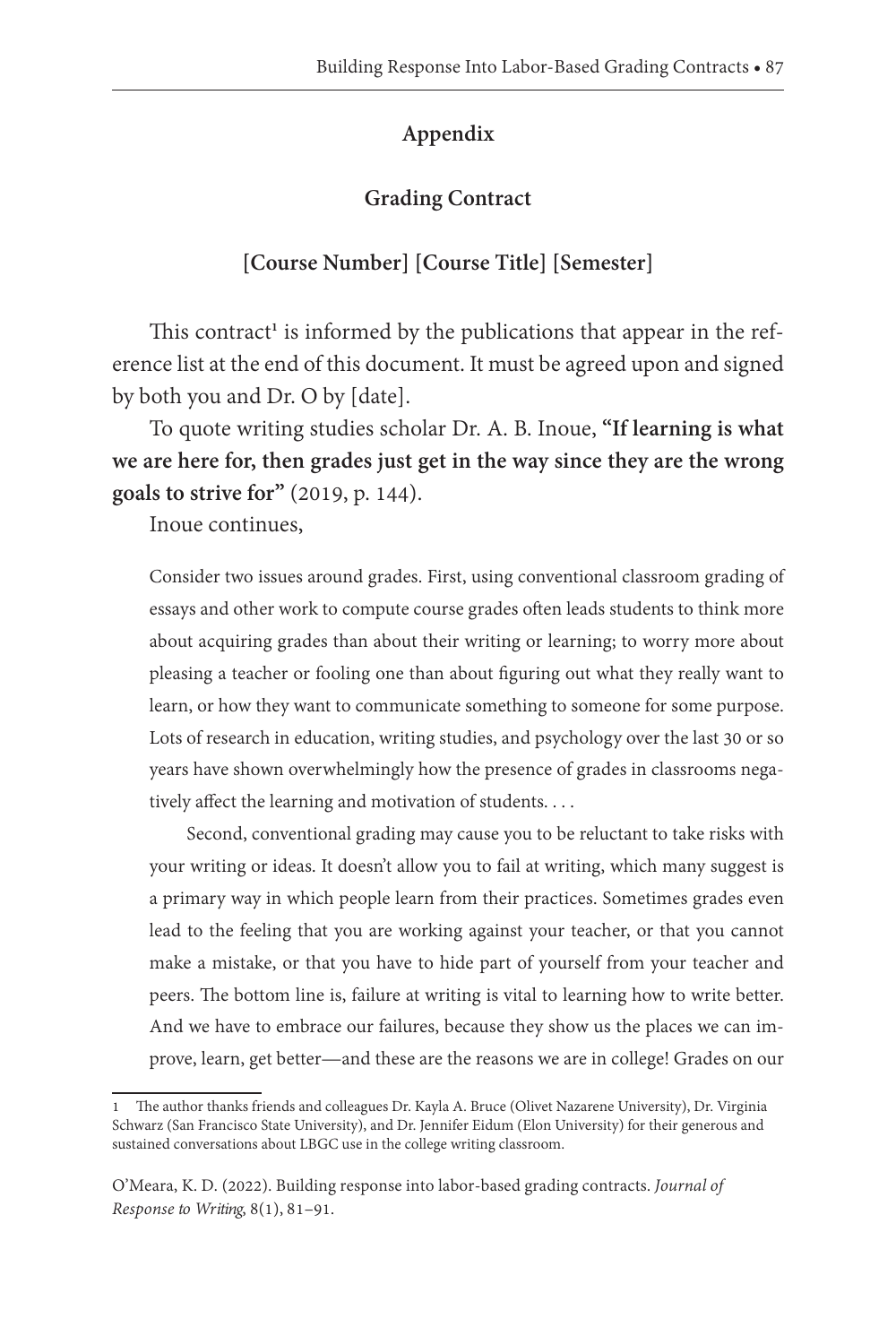work and writing do not allow us to productively fail. They create conditions that mostly punish failure, not reward it for the learning opportunity it can and should be. (2019, pp. 143–144)

To put it more succinctly: "Because grades are so destructive to student learning in writing classrooms . . . grading contracts are the best antiracist solution I've found" (Inoue, 2015, p. 178).

Therefore, instead of traditional grades in this course, we will instead be working through the semester using a **labor-based grading contract**. By definition, *contract grading* is an agreement that students enter into with the professor (Elbow, 2008). Labor-based contract grading is based on the idea that student effort (i.e., the amount of labor, time, intensity, and application you put into your writing) is the major factor in the outcome of an assignment. This means that instead of focusing on individual grades/points on assignments, I will focus on your progress throughout the arc of the entire semester.

I hope that this kind of grading style helps you feel less anxiety about "getting it right" and allows you to feel free to take risks, make mistakes, collaborate with classmates, and be more creative with your writing in this [Course Number] course!

[Course Number] [Semester] has a B default grade. If you complete all of the work asked of you in the spirit it is asked, and if you demonstrate sustained effort through the processes that we establish as a class, then you will earn a B in the course. To earn an A, you must go above and beyond the list of baseline course expectations below; we will discuss and brainstorm what this might mean to you and your classmates in the first 2 weeks of class.

#### **Baseline Course Expectations**

In order to earn at least a B in the course, students must agree to the following: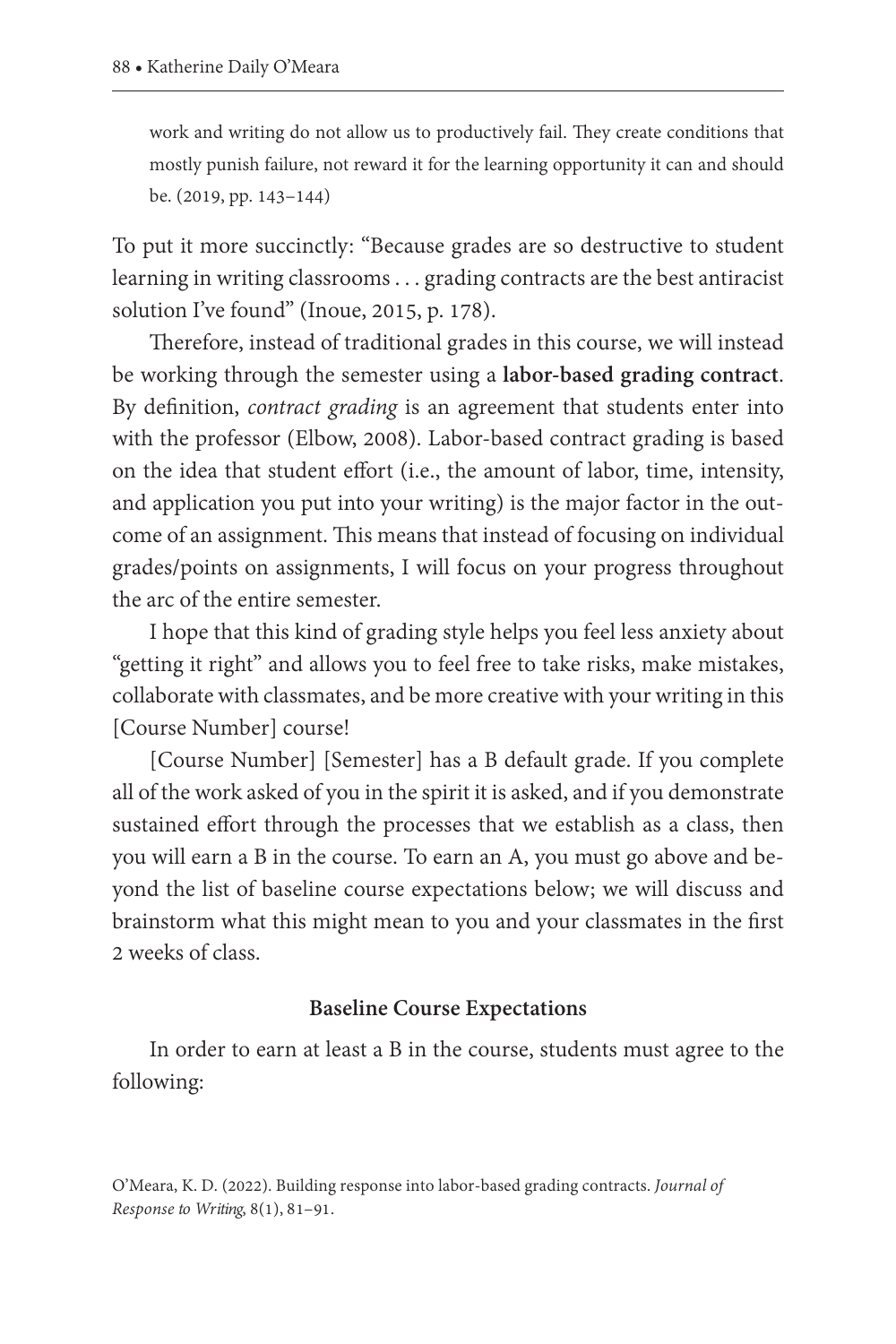- 1. Not miss more than 2 weeks' worth of class/assignments (i.e., six total absences).
- 2. Meet due dates and writing criteria for all assignments, including daily work in-class/online, minor invention work, major rough and final drafts, and peer review/writing workshop days.
- 3. Complete all class readings before the scheduled discussion date and come prepared to each class meeting.
- 4. Demonstrate authentic and regular participation in online collaborative activities on Google Classroom and Google Drive, both in class and out of class.
- 5. Give thoughtful peer feedback and respond to classmates' writing faithfully on collaborative tasks (e.g., peer review, writing workshops).
- 6. Sustain effort and investment on each draft of all writing assignments, including engaging with Dr. O's response to your writing (i.e., her feedback, whether written or oral).
- 7. Make substantive revisions based on feedback/response to your writing when the expectation is to revise—not just copy-edit or touch up.
- 8. Polish all final revisions of major assignments to produce edited, college-level academic work that responds to a specific rhetorical situation (e.g., purpose, audience expectations).
- 9. Attend all scheduled conferences with the professor.
- 10. Submit a midterm memo and a final reflective memo.

Failure to consistently meet these baseline expectations will result in a grade lower than a B:

- One missed expectation will result in a  $BC<sup>2</sup>$  in the course.
- Two missed expectations will result in a C in the course.
- Three missed expectations will result in a CD in the course.
- Four or more missed expectations will result in a D or a failing grade.

<sup>2</sup> To clarify, the institution at which I am employed uses an atypical grading scale with no +/– grades. Instead, the grade range is as follows: A, AB, B, BC, C, CD, D, F.

O'Meara, K. D. (2022). Building response into labor-based grading contracts. *Journal of Response to Writing*, 8(1), 81–91.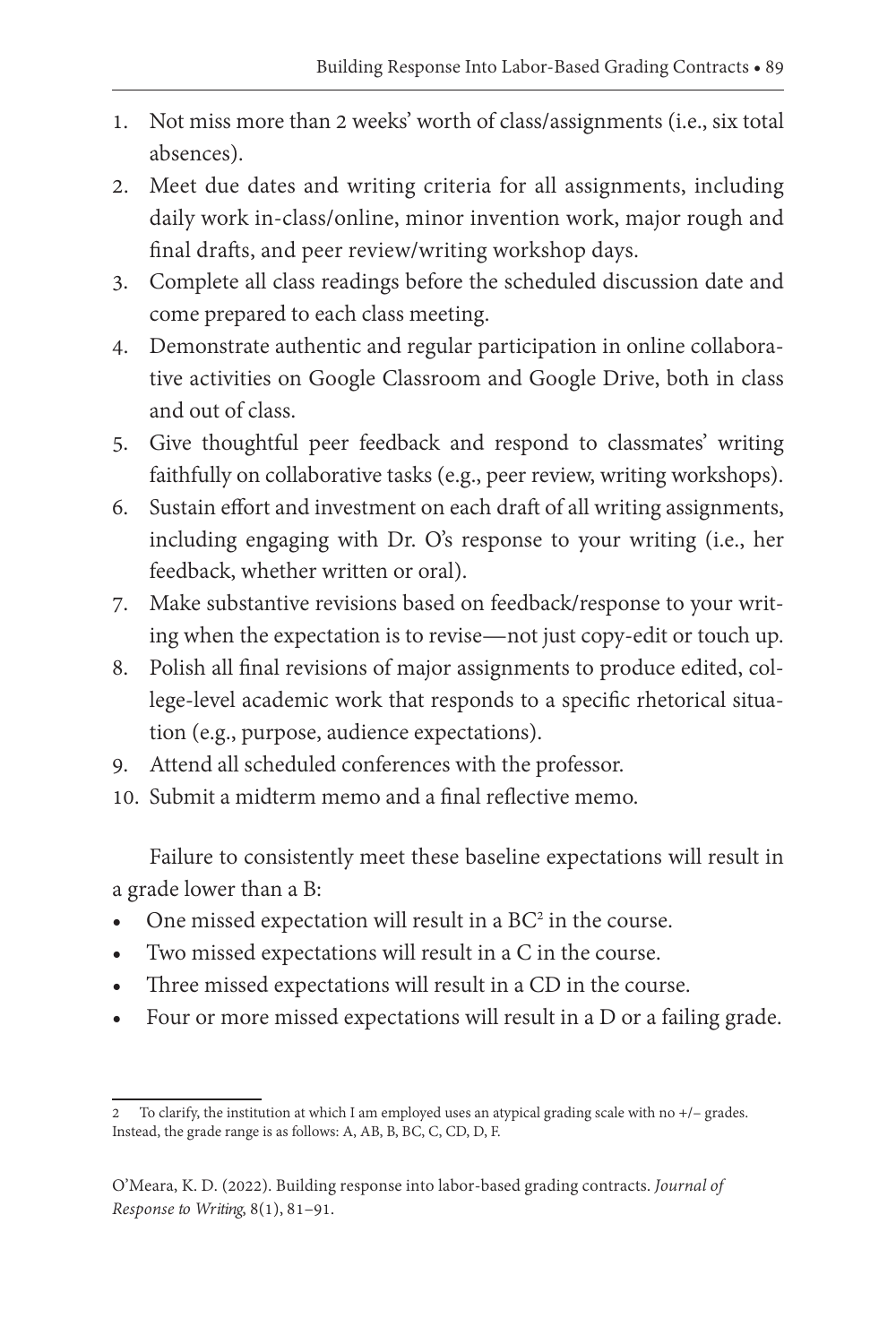To earn an A in the course, the undersigned agree to achieving the following four elements that go above and beyond the baseline course expectations. (Agreeing to three of these "above-and-beyond criteria" results in a grade of AB.)

*We will discuss extensively in class what above-and-beyond criteria could be. Stay tuned!*

|                                 | Student description | Dr. O's notes/clarification |
|---------------------------------|---------------------|-----------------------------|
| Above-and-beyond<br>criteria 1: |                     |                             |
| Above-and-beyond<br>criteria 2: |                     |                             |
| Above-and-beyond<br>criteria 3: |                     |                             |
| Above-and-beyond<br>criteria 4: |                     |                             |

#### **Signature Agreement**

I agree to the terms and conditions of the grading contract for [Course Number], [Semester].

#### *[delete this text and type here]*

Student Signature & Date

#### *[delete this text and type here]*

Professor Signature & Date